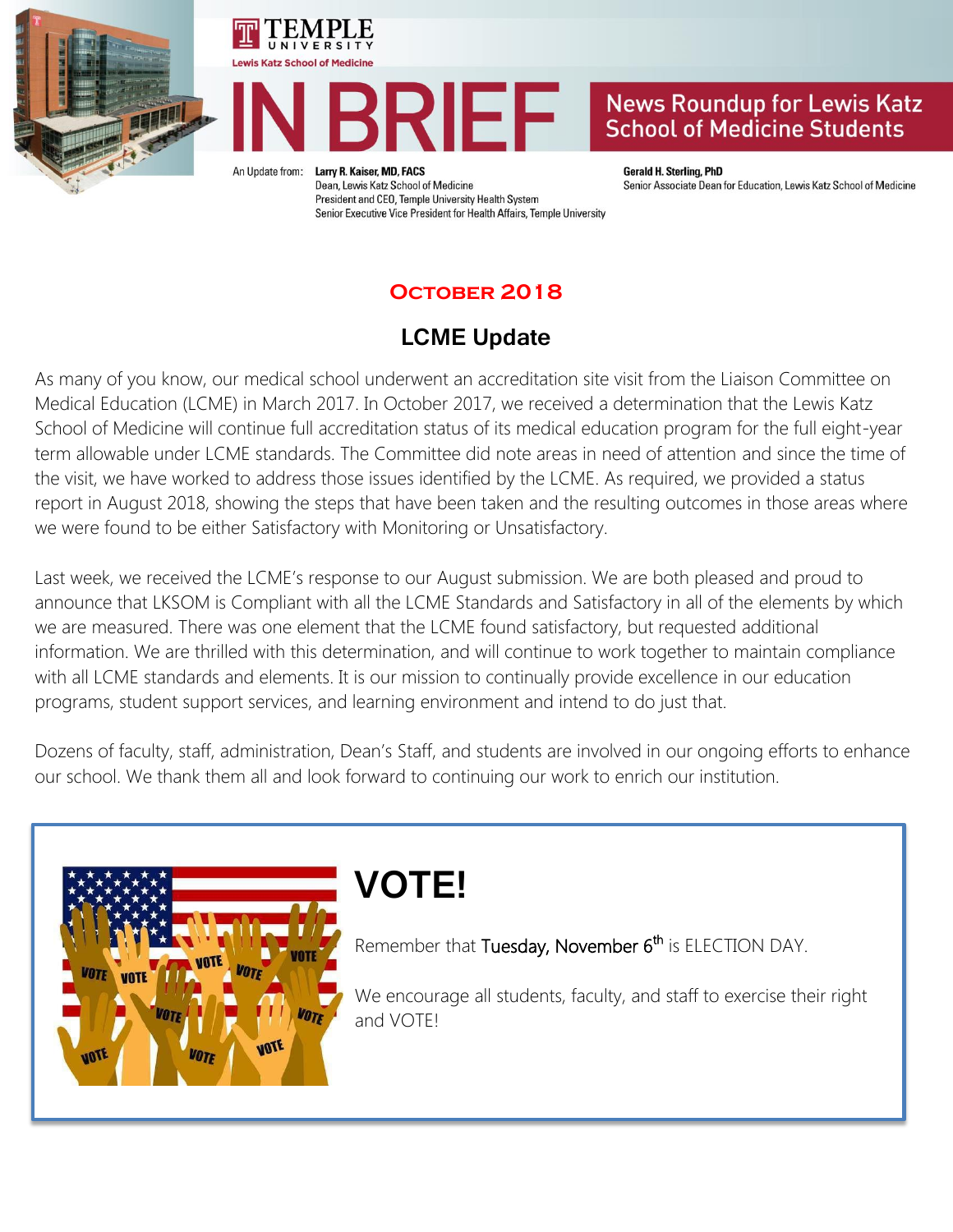# **Your Safety Is Our Concern**

As we approach the cold weather months and it becomes dark as we travel to and from LKSOM, we'd like to remind you that you can never be too safe. That's our message to our students, faculty, and staff. Allied Barton Security and the Temple University Police Department patrol our campus. The number of police officers on foot was increased in order to enhance their visibility during commute hours. Allied Barton bicycle patrols also cover the area. There are blue emergency phone kiosks throughout the Health Sciences Campus. The Walking Escort Program is available to help get you to your destination safely. These escorts are Allied Barton security officers who accompany students/staff upon request while on the HSC. To request this service, call 8-WALK from a campus phone or 215-777-WALK (9255) from a cell phone. Walking escorts are available from 4 p.m. to 6 a.m. seven days a week.

We encourage our community members to be particularly aware of their surroundings while walking. If possible, travel with friends and walk in well-lit, regularly traveled streets. Please keep focused and refrain from using your cell phones while walking. If you think you are being followed, cross the street. If you are being pursued, do anything that might summon assistance, such as making noise and flagging down a passing motorist.

If you have not already done so, please sign up for TU Alerts. TUalerts are used to communicate information about something occurring that requires immediate



action on the part of the campus community, and are usually sent because of an imminent public safety danger. TUalerts also inform the Temple University network of when there is an unexpected need to evacuate because of a utility failure. Please go to [https://safety.temple.edu/emergency-preparedness/tualert/register](https://safety.temple.edu/emergency-preparedness/tualert/register-tualerts)[tualerts](https://safety.temple.edu/emergency-preparedness/tualert/register-tualerts) in order to register.

If, at any time, you have concerns about your safety or those around you, do not hesitate to call Temple Police at 215-204-1234 (1-1234 from a campus phone) or Philadelphia Police at 911. While in our buildings, if you sense something that makes you uneasy, please bring it to the attention of the security guards at the front desk. (MERB Security Desk: 2-3011 from a campus phone or 215-707-3011). Please remember: Under Resources on our website, there is an Emergency Preparedness section that houses building emergency sheets for each of our buildings and contains important contact numbers as well as emergency procedures.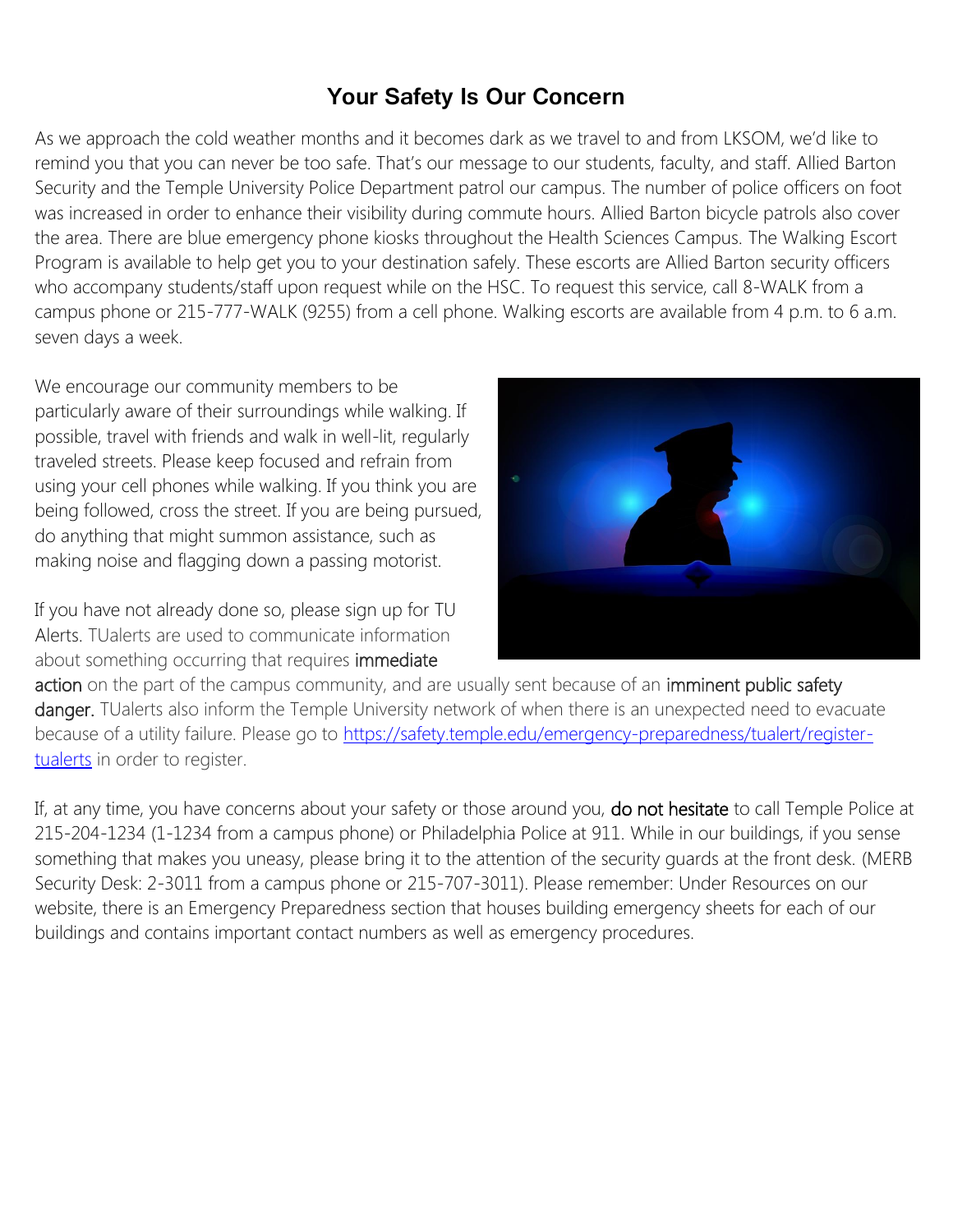## **FAFSA News**

The 2019-2020 Free Application for Federal Student Aid (FAFSA) is now open (as of October  $1<sup>st</sup>$ ) to submit. You can submit this online at [www.fafsa.gov](http://www.fafsa.gov/) or through the new MyStudentAid app—available for both Apple and Android. Your 2017 income information will be needed to complete the application, as Federal Student Aid uses a prior-prior year income format. You can retrieve your tax information by using the IRS Data Retrieval Tool for the most accurate income information; otherwise, be sure to have your 2017 tax information handy.

LKSOM's priority deadline is March 1, 2019. Meeting this deadline will ensure your financial aid offer for the 2019-2020 academic year will be sent as soon as it is available in early April.

Are you unsure if you should file a FAFSA? If you plan to borrow federal student loans (the Direct Unsubsidized and/or Direct Grad PLUS) during the 2019-2020 academic year, the FAFSA is required. If you would like to be considered for need-based financial aid, the FAFSA is required.

Please reach out with any questions or if you want help filing! Stop by MERB 329 or e-mail Lisa [\(lisa.duncan@temple.edu\)](mailto:lisa.duncan@temple.edu) or Joanne [\(joanneh@temple.edu\)](mailto:joanneh@temple.edu).

## **Well-Being Space**

As you may be aware, World Mental Health Day was celebrated this year on October 10. In this vein, we would like to encourage you to attend the upcoming Delaware Valley Medical Student Wellness Collaborative's mixer on the evening of Tuesday, October 30 at the College of Physicians of Philadelphia. The event provides an opportunity to network with medical students from the greater Philadelphia area and a safe space to discuss mental health issues affecting students. The full Mütter Museum will be open for this event. Activities include a display of student artwork, live mental health survey, interactive "post secrets" type exhibit about mental health topics, drink ticket mingle, and Mütter Museum scavenger hunt. Attire is business casual.

Registration (\$10) at: [https://www.eventbrite.com/e/2nd-medical-student-mutter-mixer-tickets-](https://www.eventbrite.com/e/2nd-medical-student-mutter-mixer-tickets-50858999637)[50858999637](https://www.eventbrite.com/e/2nd-medical-student-mutter-mixer-tickets-50858999637)

Also, as a reminder, information about counseling services is available at: <https://medicine.temple.edu/personal-counseling-services>

The Well-Being Advisory Committee is dedicated to combining efforts to enhance student well-being at LKSOM. If you have any related resources or events that you'd like to contribute, please email Jacquee Lukawski at [jkl@temple.edu.](mailto:jkl@temple.edu)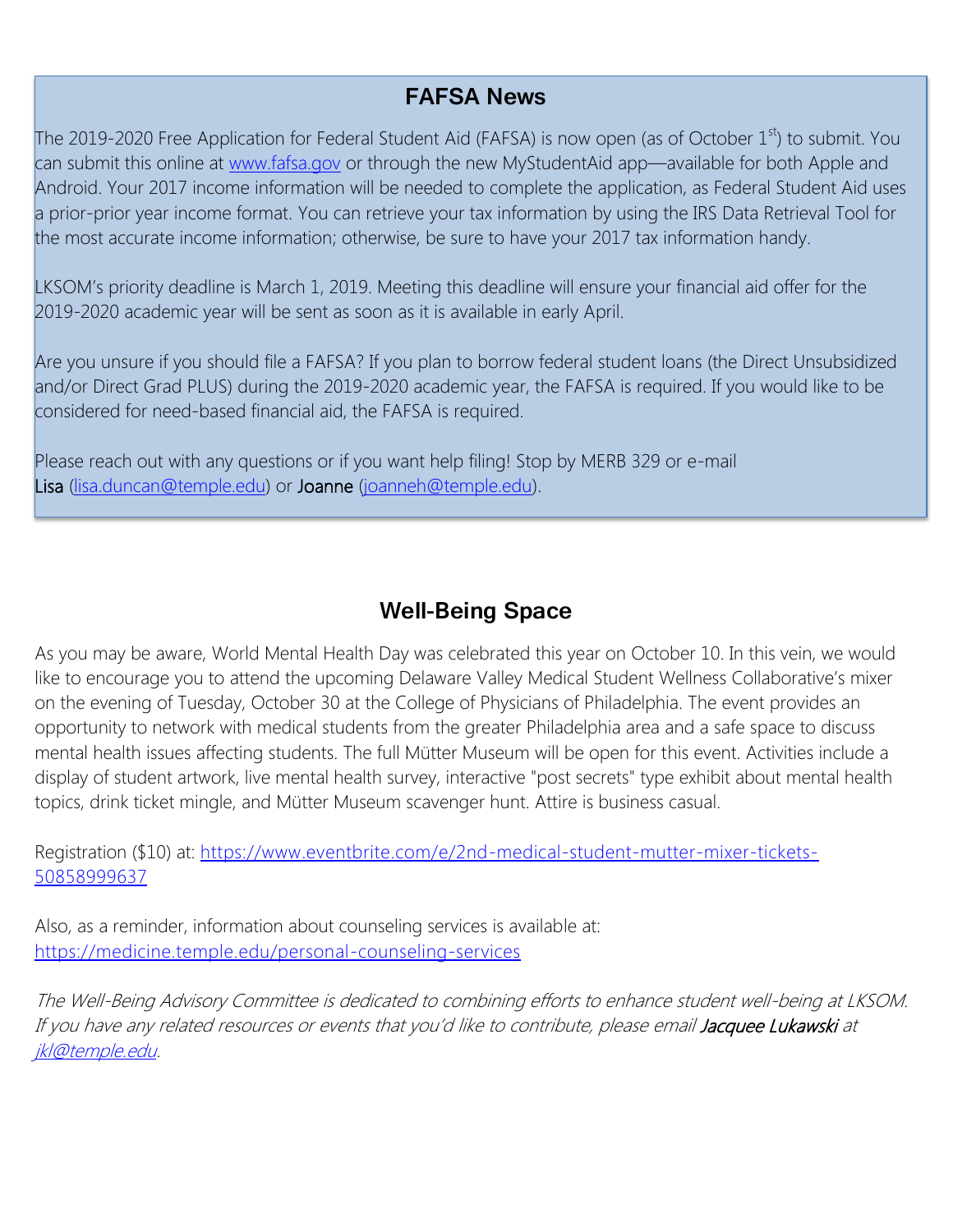## **What to Do in the Event of a Needlestick Injury or Exposure**

Many students have questions regarding the steps they need to take in the event of a needlestick injury or exposure to infectious materials/environmental hazards. While this information is contained in the Student and Faculty Handbook located in the Student Resources section of our website, we wanted to include the information here as well.

#### Needlestick Injury

In the event of a needlestick injury, the incident should be reported to the attending physician and/or clerkship director if possible. Within the Temple Health System, immediately go to Temple Occupational Health Services during regular business hours—Temple University Hospital Basement, Rock Pavilion, (215)707-4455. On nights and weekends, proceed to the Emergency Room. Be sure to follow the claim submittal instructions for the student Accident Insurance policy as described in the Accident Insurance section of the student handbook. Follow-up care is managed by Student Health Services. All decisions regarding source patient testing, student testing, and prophylactic treatment will follow CDC guidelines, which are in compliance with University guidelines.

For students at affiliate campuses, please refer to Appendix B of the Handbook.

#### Exposure to Infectious Materials/Environmental Hazard

In the event of exposure to infectious materials, including exposure to blood, body fluids, etc. or an environmental hazard, the protocol is the same as with needlestick injury. Report the incident to the attending physician and/or clerkship director and proceed to Temple Occupational Health Services if during regular business hours. If the incident occurs at night or on the weekend, go to the Emergency Room. Please advise personnel that you have student accident insurance. Follow-up care is managed by Student Health Services. All decisions regarding source patient testing, student testing, and prophylactic treatment will follow CDC guidelines, which are in compliance with University guidelines.

#### Student Accident Insurance

All medical students are enrolled in a supplemental accident plan that reviews incidents such as needlesticks, sharp injuries, etc. The claims administrator of this policy is A-G Administrators, Inc.

The student accident policy is not a health insurance plan. It is a supplemental policy that only covers injuries which result from an accident while performing required academic activities, and it coordinates the payments made from your health insurance.

If you sustain an injury as a result of a required academic activity, you must submit a claim under the student accident policy. To file a claim, you will need to complete a student accident claim form, making sure to provide information about your health insurance. Claim forms which are missing information will delay the claim process. If necessary, A-G Administrators, Inc. will write to you directly to request additional confidential health information.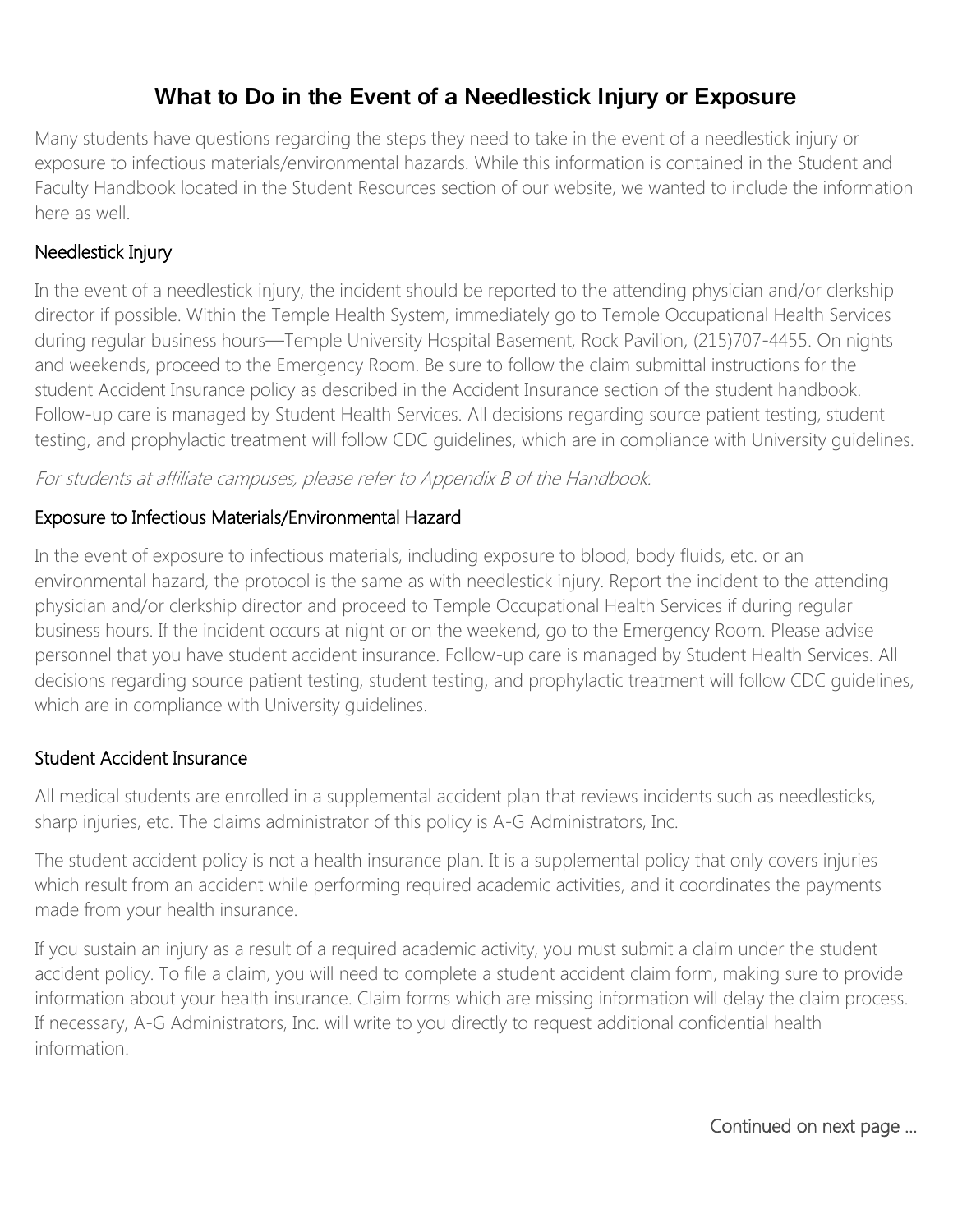The claim form must be submitted within 30 days of the injury date. All claim forms must be submitted via mail or fax directly to A-G Administrators, Inc. Claims Department and a copy must be mailed or faxed to the Temple University Benefits Office.

#### Temple University Benefits Department

Attn: Geralyn O'Kane TASB 083-39 1852 N.10th Street Philadelphia, PA 19129 FAX: (215)926-2288

For questions regarding Student Accident Insurance, please contact Geralyn O'Kane at (215)926-2280 or the Benefits Department at (215)926-2270.

For further information on the Student Accident Insurance plan as well as a claim form, please visit: <https://www.temple.edu/hr/students/accident.htm>

# **National Physician Assistant (PA) Week**

### by Jennifer Windstein, PA-C

Every year, in early October, we celebrate National Physician Assistant (PA) week. The week kicks off on October 6<sup>th</sup> which is also National PA Day. National PA Day also happens to be the birthday of Dr. Eugene Stead, the founding father of the PA profession. National PA Week is a week for certified PAs and Physician Assistant students to show they are involved in their communities while educating on the PA profession. They teach what a PA is, what a PA does, and in what capacities they can work. The week also recognizes PAs who have contributed to the profession and to the nation's health. Many PA schools take part by fundraising, participating in community health events, or joining in other PA service events. This year, the Lewis Katz School of Medicine's PA Program hosted a community blood pressure screening event in Temple University Hospital's lobby. At the event



the PA students screened, identified, and referred people for followups if necessary due to high blood pressure readings. The students had fun working on their blood pressure taking skills while educating people on the risks and prevention of high blood pressure. The students also held a lunch with practicing PAs from Temple University to build relationships and mingle with their future colleagues. Finally, the weeklong event ended with a well-deserved pizza party for the students and faculty of the PA program.